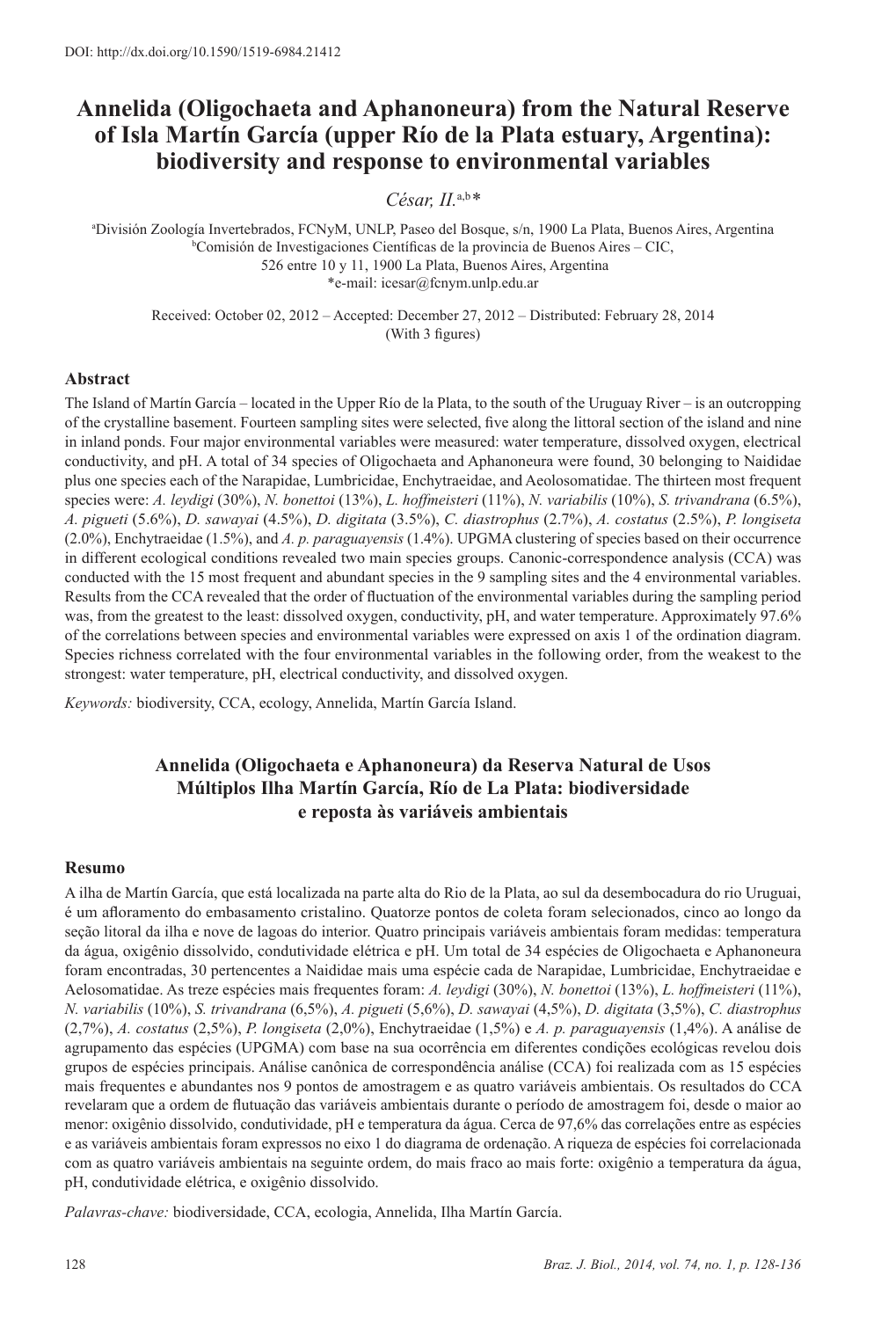#### **1. Introduction**

The annelid class Oligochaeta – considered by many authors as a bioindicator of environmental conditions – is represented by a large number of genera and species present in continental waters within the benthic, pleuston, and periphyton communities (Hellawell, 1986; Rosenberg and Resh, 1993). Some genera exhibit a high degree of adaptation indicating a broad degree of plasticity with respect to environmental and evolutional challenges. A hundred species of Oligochaeta have been reported in Argentina, though most of the studies have been focused on the littoral fluvial zones and particularly on the Paraná-River basin, where 81 especies have been found (Marchese and Paggi, 2004).

Martín García Island is a Multiple-Use Reserve located in the upper Río de la Plata estuary and was declared a natural reserve in 1969 (Tratado del Río de la Plata y su Frente Marítimo). Because of the island's status, several investigations have been conducted on the flora and fauna of the island focusing on their biodiversity and ecology. Those studies mostly dealt with hydrophilic plants (Lahitte and Hurrell, 1996), vertebrates (Juárez, 1995; Lahitte et al., 1995; Lahitte and Hurrell, 1998), and aquatic and semiaquatic Insecta (Fernández and López Ruf, 1999).

As to the fauna of the non-Insecta invertebrates, studies have also been reported on the platyhelminth Temnocephala (Damborenea et al., 1997), the aquatic annelids Oligochaeta (Armendáriz et al., 2000; Armendáriz and César, 2001), the Hirudinea (César et al, 2009), the ostracod crustaceans (César et al., 2001; César and Liberto, 2008; Liberto et al., 2012), and the aquatic and terrestrial Mollusca (Rumi et al, 1996; Rumi et al., 2004; Martín and Negrete, 2006; Rumi et al., 2007; Martín, 2008; Martín et al., 2009; César et al., 2012).

The aim of the present investigation was to report the biodiversity of annelids of the classes Oligochaeta and Aphanoneura within the natural reserve and to determine the response of the most representative species to the range of environmental variables.

### **2. Material and Methods**

The island study site Isla Martín García (Figure 1) – located in the upper Río de la Plata estuary (34° 11'S 58° 15'W)—is an outcropping of crystalline Brazilian basement from the Precambrian Era covered by Quaternary-Era sediments (from both the Pleistocene and Holocene epochs (Ravizza, 1984)). The island's coasts are asymmetric in shape, with the western receiving constant contributions



**Figure 1.** Sampling stations at Isla Martín García.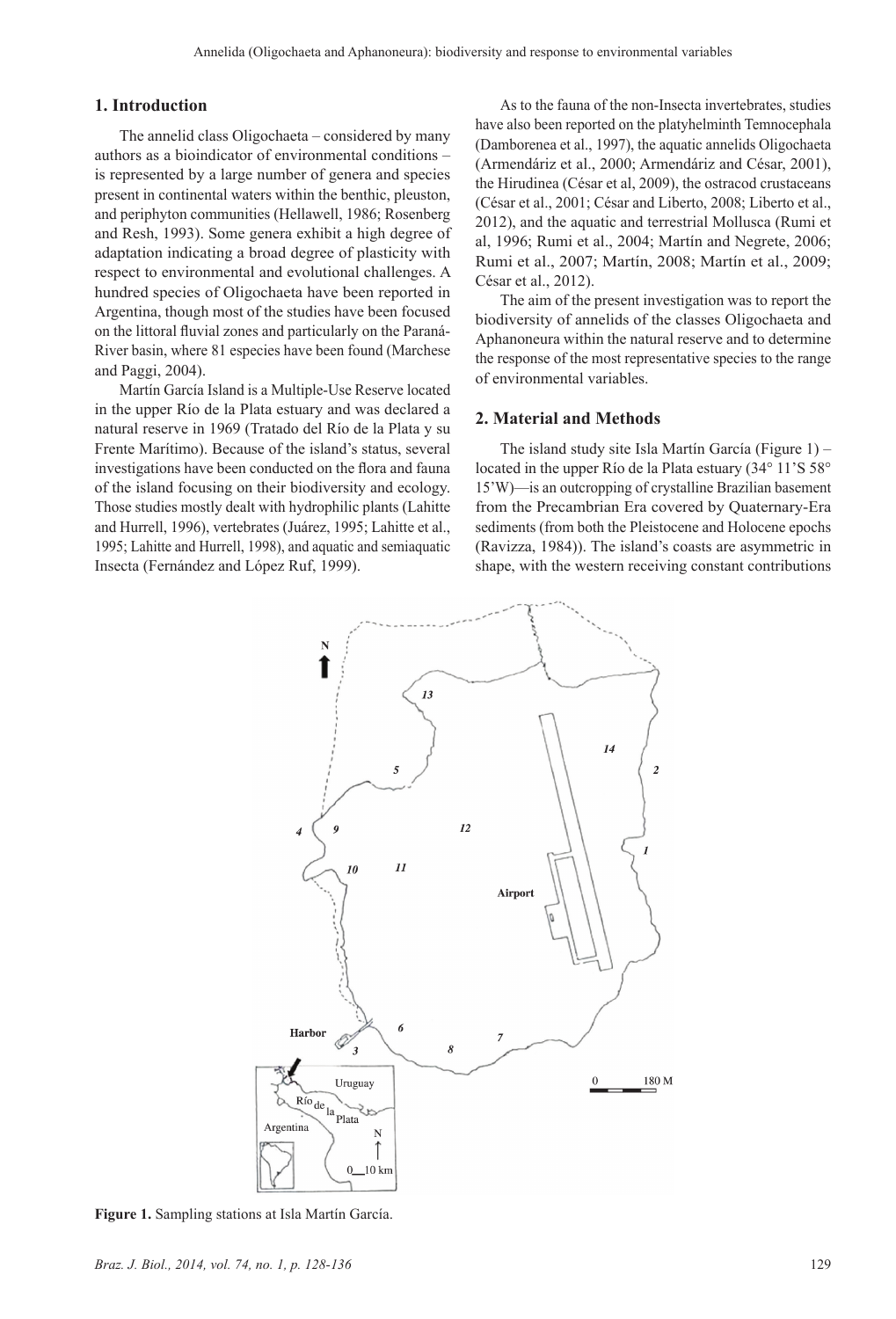of suspended silty materials from the Paraná River. That silt deposits on the rocky bottom of the river and is progressively consolidated by the coastal vegetation. The eastern and southern coasts are rocky and owing to the strong action of southeastern winds may be occasionally covered by silty-sandy sediments. This coastal asymmetry functions in producing a distinctive plant distribution. Thus, along the northern coast (Station 5, Puerto Viejo) hydrophile plants – such as *Typha latifolia* L., *Echinodorus grandiflorus* (Chan and Schutdl.) Micheli, *Panicum pernambucense* (Spreng.) Mez *ex* Pilg.; *Cyperus virens* Michx., *Pontederia rotundifolia* L. f., *Ludwigia elegans* (Cambess.) Hara, *Alternanthera philoxenoides* (Mart.) Griseb, and *Ranunculus flageliformis* (Sm.) – predominate. In addition, submerged aquatic vegetation – such as *Potamogeton gayii* A. Benn, *Egeria densa* Planch, and *Miryiophyllum aquaticum* (Vell.) Verdc. – grow within beds of the reed *Schoenoplectus californicus* (C. A. Mey.) Soják in the permanently flooded areas (Lahitte and Hurrell, 1996). Station 4 (Playa Basural), located near the island's garbage dump, is an area with sandy-silty sediments. In Station 3 (Puerto Nuevo), sandy-silty sediments likewise predominate along with a scarce occurrence of reedbeds. To the southeast of the island a small beach of light sand is present (Station 1), while further north lies a vast area of reedbeds (Station 2).

Inland, permanent and temporary ponds are present: some that have been formed in depressions in the former basalt quarries are located within several sectors surrounding the plateau (in the south-central portion of the island: stations 6, 7, 8 10, 11, 13); others – formed in depressions in the marginal forest near the coasts (stations 12 and 14) or in zones close to the inland's sandy plains – are small and temporary. These ponds contain floating vegetation – such as *Lemna giba* L., *Spirodela intermedia* W. Koch., *Wolfia columbiana* H. Karst., *Wolffiella lingulata* (Hegelm.) Hegelm, *Hydrocotyle sp.*, *Azolla* sp., *Salvinia* sp., and *Ludwigia* sp.

Fourteen sites were surveyed from 1995 through 1997 – 5 on the littoral zone of the island (stations 1-5) and 9 in ponds (stations 6-14) within the island (Figure 1) – during 8 seasonal collection trips. In the littoral zone of the island, samples were collected with an Ekman hand dredge (175 cm<sup>2</sup>), whereas in the inner ponds the sampling was done with a net (frame size,  $30 \times 30$  cm; mesh size, 150 mm). Samples were fixed *in situ* in 10% (v/v) formaldehyde. In the laboratory, the collected specimens were washed on a sieve (125 microns) and the Oligochaeta separated from the vegetation, stained with erythrosin B, and preserved in 70% (v/v) aqueous alcohol. This separation and the counting of the individuals were conducted under a stereomicroscope, but the species were identified under a conventional binocular microscope after Brinkhurst and Marchese (1992). The system and distribution proposed by Christoffersen (2007, 2011) was followed.

Four major environmental variables were measured at the study sites by means of portable digital sensors: water temperature (T  $^{\circ}$ C), dissolved oxygen (mgl<sup>-1</sup>), electrical conductivity ( $\text{mS cm}^{-1}$ ), and  $\text{pH}$ . The relationships between the species and the environmental variables were examined through canonical-correspondence analysis (CCA), considering the fifteen most abundant and most frequently occurring species, 9 sampling stations, and 4 environmental variables (Ter Braak, 1986; Ter Braak and Verdonschot, 1995; Külköylüoğlu, 2003, 2005; Külköylüoğlu and Dügel, 2004). The mean value for each environmental variable together with species-abundance data were used in the CCA. The associations among species were evaluated by clustering analysis according to the Unweighted Pair Group Method with Arithmetic Mean (UPGMA) by means of the Jaccard Index (Crisci and López Armengol, 1983), with the species analyzed being the same as those used for the CCA. The Pearson correlation analysis was conducted and the statistical-significance values of the correlations determined by the Student t test. Statistical analyses were carried out through the use of the Multi-Variate Statistical Package (MVSP), version 3.1 (Kovach, 1998).

#### **3. Results**

A total of 34 species of Oligochaeta and Aphanoneura were found, 30 belonging to Naididae plus one species each to the Narapidae, Lumbricidae, Enchytraeidae, and Aelosomatidae. Table 1 shows percent frequency and occurrence of each species. The thirteen most frequent members were: *Amphichaeta leydigi* Tauber, 1879 (30%), *Narapa bonettoi* Righi & Varela, 1983 (13%), *Limnodrilus hoffmeisteri* Claparede, 1862 (11%), *Nais variabilis* Piguet, 1906 (10%), *Stephensoniana trivandrana* (Aiyer, 1926) (6.5%), *Aulodrilus pigueti* Kowalewski, 1914 (5.6%), *Dero sawayai* Marcus, 1943 (4.5%), *Dero digitata* (Müller, 1773] (3.5%), *Chaetogaster diastrophus* [Gruithuisen, 1828] (2.7%), *Aulophorus costatus* Du Bois Reymond Marcus, 1944 (2.5%), *Pristina longiseta* Ehrenberg, 1828 (2.0%), Enchytraeidae (1.5%), and *A. p. paraguayensis* [Michaelsen, 1905] (1.4%).

The UPGMA clustering analysis (Figure 2) revealed two main species groups. The first group comprised *D. sawayai* and *A. p. paraguayensis* (J=0.60). The second consisted of several subgroups, where the group *Limnodrilus udekemianus* Claparede, 1862 and *S. trivandrana* and the one composed of the Aelosomatidae, Enchitraeidae, *L. hoffmeisteri*, and *A. leydigi* became included in the maximum-similarity index. The third group in the maximum-similarity index is composed of *A. pigueti* and *Pristina rosea* (Piguet, 1906).

The CCA (Figure 3, Table 2) revealed that the degree of fluctuation of the environmental parameters during the sampling period was, in the following order, maximum to minimum: dissolved oxygen, conductivity, pH, and water temperature. Approximately 97.6% of the correlations between the species and these variables became expressed on axis 1 of the ordination diagram.

The correlation of species richness was weak with temperature ( $p \le 0.05$  with 31% correlation), higher with pH ( $p \le 0.01$ , 54%), strong with electrical conductivity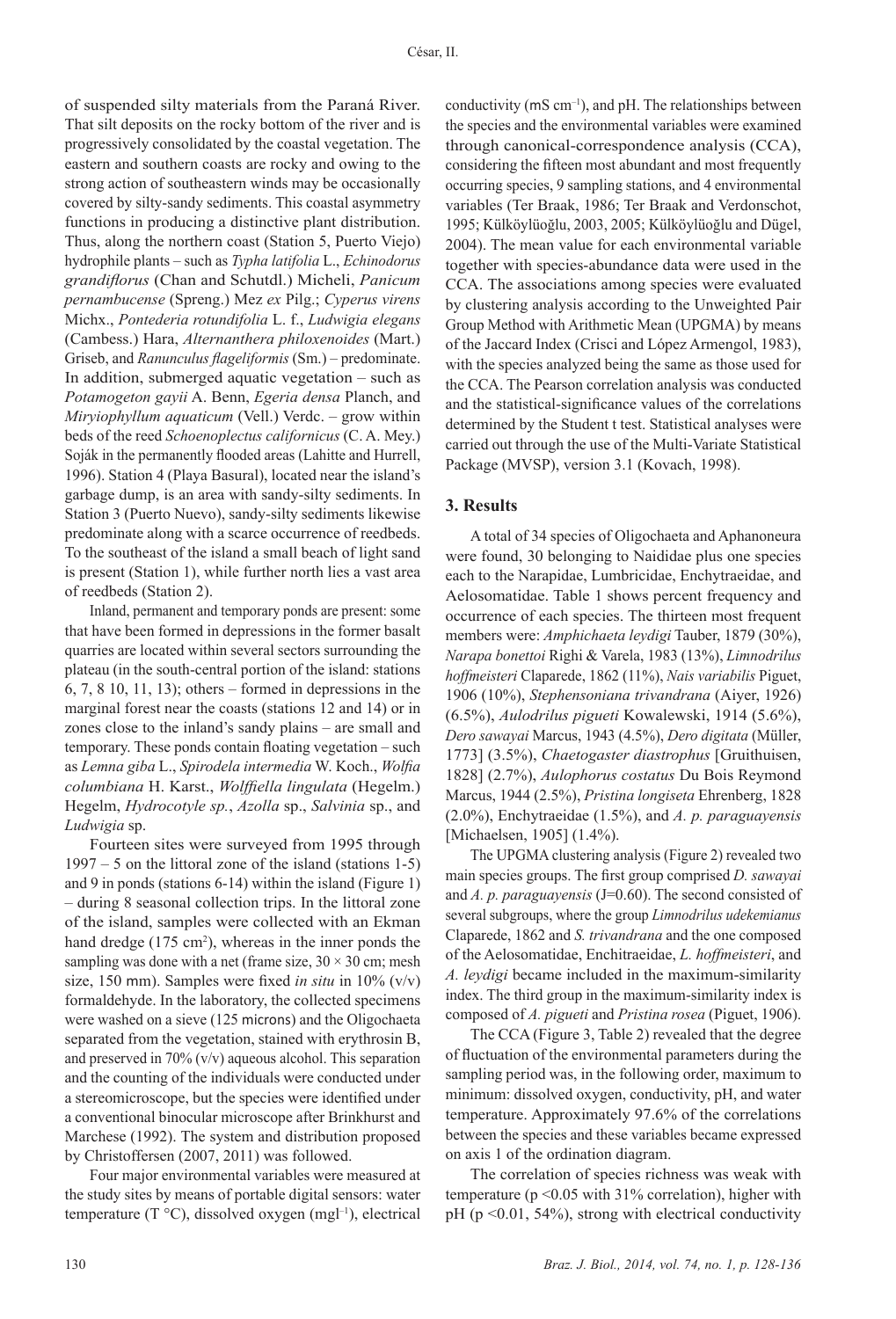| <b>Table 1.</b> Frequency (Freq. %) indicates percentage of occurrence of the species as a percentage of the total number of species |
|--------------------------------------------------------------------------------------------------------------------------------------|
| registered for the entire sample. The asterisk (*) indicates the 15 most frequently occurring species, which group accounts for      |
| more than 90% of the total species recorded. Argentine provinces: Buenos Aires, BA; Chaco, Ch; Córdoba, Cba; Corrientes,             |
| Cor; Entre Ríos, ER; Islas Malvinas, IM; Mendoza, Mz; Misiones, Ms; Patagonia, PAT; Río Negro, RN; Salta, SAL; San                   |
| Juan, SJ; Santa Fe, SF; Santiago del Estero, SE; San Luis, SL; Tucumán, Tu.                                                          |

| <b>Taxa</b>                                   | Code      | Station N°                   | Frequency     | <b>Total</b>       | <b>Distribution</b> in                  |
|-----------------------------------------------|-----------|------------------------------|---------------|--------------------|-----------------------------------------|
|                                               |           |                              | $\frac{0}{0}$ | <b>Individuals</b> | Argentina                               |
| Aeolosomatidae                                | Ae*       | 1, 2, 3, 4, 5                | 0.96          | 111                |                                         |
| A. p. paraguayensis                           | $Alp*$    | 6, 8, 9                      | 1.38          | 160                | BA, ER                                  |
| A. leydigi                                    | $Al*$     | 1, 2, 3, 4, 5                | 30.26         | 3511               | <b>CH</b>                               |
| A. pigueti                                    | $Ap*$     | 2, 3, 4, 5                   | 5.62          | 652                | BA, CH, COR, ER, SE, SF                 |
| A. costatus                                   | Ac        | 6, 7                         | 2.53          | 294                | <b>BA</b>                               |
| A. furcatus                                   | Af        | 3, 5, 6, 10                  | 0.05          | $\sqrt{6}$         | BA, CH, COR, ER, SF,<br>MS, SJ          |
| Aulophorus hymanae (Naidu,<br>1962)           | Ah        | 11                           | 0.03          | $\overline{4}$     | ER                                      |
| B. americanum                                 | Ba        | 9                            | 0.09          | 11                 | BA, ER, MS, SF                          |
| B. sowerbyi                                   | <b>Bs</b> | 4, 5                         | 0.04          | $\sqrt{5}$         | COR, ER                                 |
| Chaetogaster diaphanus<br>(Gruithuisen, 1828) | Cdp       | 3, 5, 6                      | 0.66          | 77                 | BA, ER, MZ                              |
| C. diastrophus                                | $Cdt^*$   | 1, 2, 34                     | 2.71          | 314                | ER                                      |
| Dero botrytis Marcus, 1943                    | Db        | 6, 9, 10, 11                 | 0.76          | 88                 | BA, COR, ER                             |
| D. digitata                                   | Dd        | 6                            | 3.45          | 400                | BA, ER, MS                              |
| Dero obtusa d'Udekem, 1885                    | Do        | 5                            | 0.06          | 7                  | BA, COR, CBA, ER                        |
| D. sawayai                                    | $Ds*$     | 1, 2, 3, 4, 5,<br>6, 7, 8, 9 | 4.45          | 516                | ER                                      |
| Enchytraeidae                                 | En*       | 1, 2, 3, 4, 5                | 1.47          | 171                |                                         |
| E. tetraedra                                  | Et        | 1, 3, 4, 5                   | 0.2           | 23                 | CBA, ER, RN, SF, SL,                    |
| L. hoffmeisteri                               | $Lh*$     | 1, 2, 3, 4, 5                | 10.77         | 1249               | BA, CBA, CH, ER, SAL,<br>SJ, RN, MS, SF |
| L. udekemianus                                | $Lu^*$    | 3, 4, 5                      | 0.58          | 67                 | BA, CBA, ER, PAT, SF,<br>SJ, TU         |
| N. variabilis                                 | $Nv^*$    | 2, 3, 4, 5, 6                | 10.14         | 1177               | ER, IM, MS, SF                          |
| N. bonettoi                                   | $Nb*$     | 1, 2, 3                      | 12.5          | 1450               | BA, ER                                  |
| P. a. aequiseta                               | Prae*     | 2, 5, 7                      | 0.83          | 96                 | BA, ER, SF, SJ                          |
| Pristina breviseta Bourne, 1891               | Prb       | 4, 5                         | 0.03          | $\overline{4}$     | BA, CH, ER, SJ                          |
| P. longiseta                                  | $Pl*$     | 1, 4, 6                      | 2.01          | 233                | BA,CBA, CH, COR, MS,<br>SE, SF, SJ, TU  |
| P. proboscidea                                | Prp       | 8                            | 0.03          | 3                  | BA, ER, MS, SF                          |
| Pristina synclites Stephenson,<br>1925        | Prs       | 3, 4                         | 0.05          | 6                  | BA, COR, CH,                            |
| Pristina acuminata Liang, 1958                | Pra       | 4, 5                         | 0.86          | 100                | <b>SF</b>                               |
| P. rosea                                      | $Prr*$    | 2, 3, 4, 5,<br>8,9           | 0.51          | 59                 | BA, CH, ER, SJ                          |
| P. notopoda                                   | Prn       | $\sqrt{6}$                   | 0.03          | 3                  | BA, ER, MS,                             |
| P. osborni                                    | Pro       | 1, 2, 4                      | 0.24          | 28                 | BA, CBA, COR, ER,<br>MZ, PAT, TU        |
| S. evelinae                                   | Se        | 4,5                          | 0.13          | 15                 | BA, CH, COR, ER                         |
| Slavina sawayai (Marcus, 1944)                | Ss        | 9                            | 0.01          | $\mathbf{1}$       | BA, ER                                  |
| S. trivandrana                                | $St*$     | 3, 4, 5                      | 6.52          | 757                | BA, ER                                  |
| Stylaria lacustris (Linnaeus,<br>1767)        | S1        | 4, 5                         | 0.03          | $\overline{4}$     | BA                                      |
| 34 sp                                         |           |                              |               | 11602              |                                         |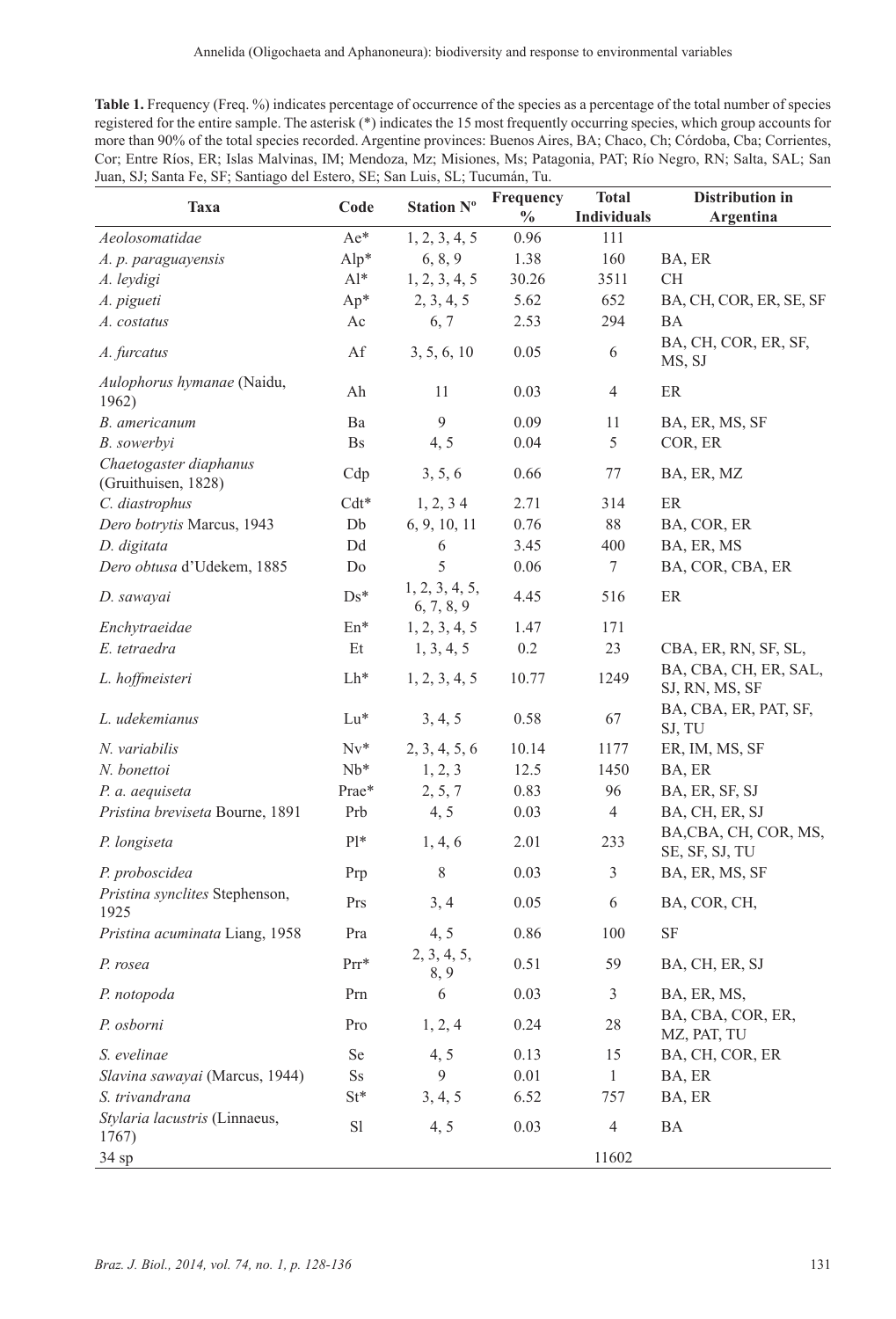César, II.



**Figure 2.** UPGMA dendrogram provided from binary (presence/absence) data. Based on their occurrence two main groups are clustered. First group included (Ds and Alp). Second group included (Pl, Prae, Nb, Lu, St, Cdt, Ae, En, Lh, Al, Ap, Prr and Nv).



**Figure 3.** Canonical correspondence analysis diagram of sampling stations, fifteen species and four environmental variables. Species abbreviations: a, Nv; b, Ds; c, Alp; d, Prae; e, Pl; f, Nb: g, Cdt; h, En; i, Lh, J, Ap; k, Ae; l, St; m, Al; n, Prr; o, Lu. Abreviation Sites: 1-9.

**Table 2.** Main Results from the Canonical correspondence analysis (CCA).

|                         | Axis 1 | Axis 2 | Axis 3 |
|-------------------------|--------|--------|--------|
| Eigenvalues             | 0.670  | 0.283  | 0.159  |
| Percentage              | 42.138 | 17.770 | 9.985  |
| Cum. Percentage         | 42.138 | 59 909 | 69.894 |
| Cum. Constr. Percentage | 58.806 | 83.605 | 97.540 |
| Spec .env. Correlations | 0.964  | 0.891  | 0.847  |

 $(p \le 0.01, 61\%)$ , and highest with dissolved oxygen (p <0.01, 91%) (Table 3).

*N. variabilis* was located in the portion nearest to the center of the ordination diagram, thus indicating a great plasticity with respect to environmental variables. This species was accordingly found along the coast and in the inland ponds (*e. g.*, Station 6). *Pristina a. aequiseta* Bourne, 1891, *P. longiseta*, *D. sawayai*, and *A. p. paraguayensis*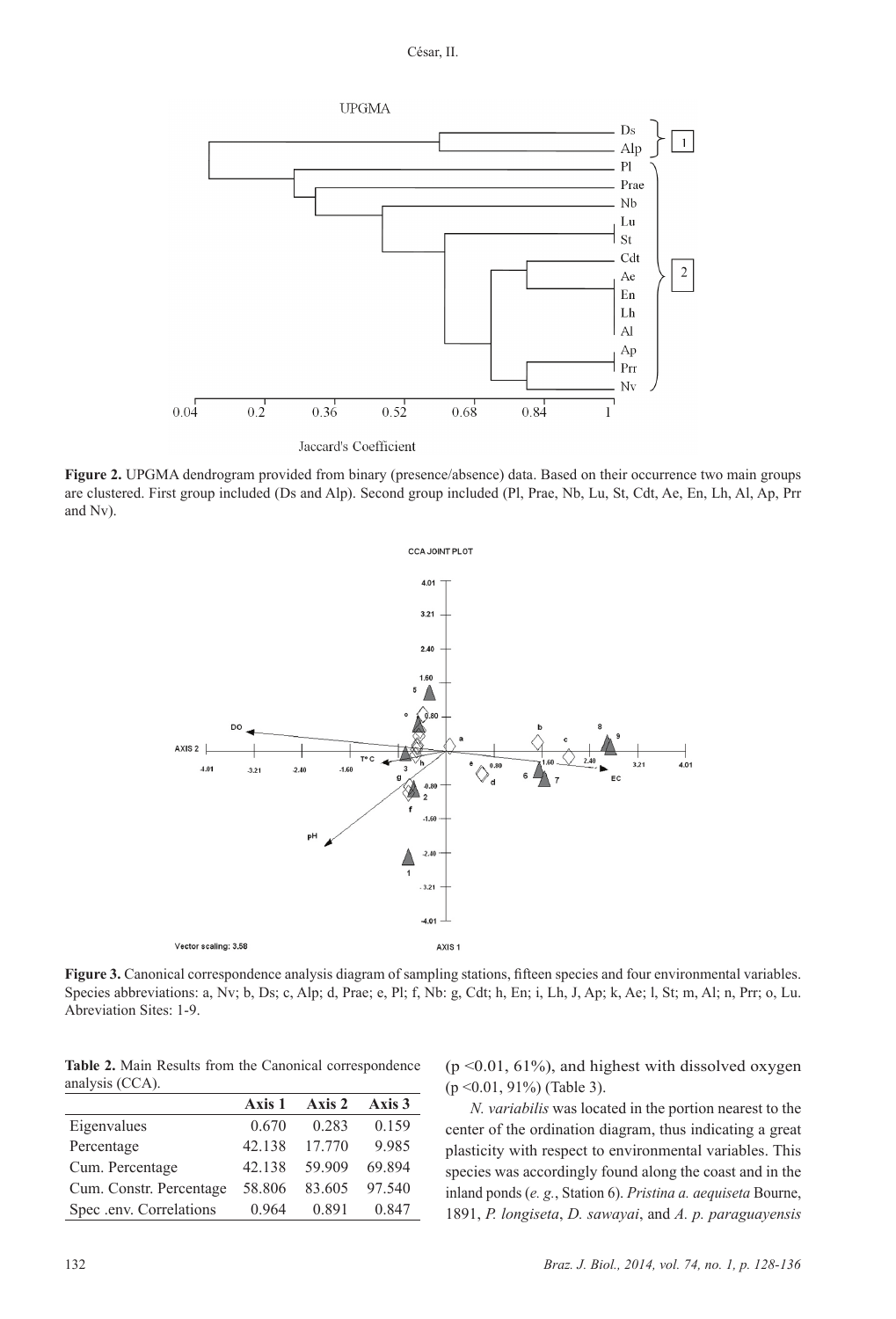|                                  |             |                        | <b>Table 3.</b> The numbers indicate strong correlations (* $p < 0.05$ , ** $p < 0.01$ ) where $n = 40$ for all variables. The abbreviations are same as in Table 1. |             |                       |                      |             |                        |                 |                       |           |                     |          |                      |              |              |                                          |                         |    |                |
|----------------------------------|-------------|------------------------|----------------------------------------------------------------------------------------------------------------------------------------------------------------------|-------------|-----------------------|----------------------|-------------|------------------------|-----------------|-----------------------|-----------|---------------------|----------|----------------------|--------------|--------------|------------------------------------------|-------------------------|----|----------------|
|                                  | $\Gamma$ °C | U                      | ට්                                                                                                                                                                   | Eq          | SN                    | $\tilde{\mathbf{z}}$ | ₹           | $\mathbf{A}$ lp        | Prr             | E                     | Prae      | Å                   | đ        | $\tilde{\mathbf{z}}$ | $\mathbb{I}$ | $\mathbf{H}$ | $\mathbf{A}$ p                           | $\overline{\mathbf{z}}$ | En | $\mathbf{A}$ e |
| $T^{\circ}$ C                    |             |                        |                                                                                                                                                                      |             |                       |                      |             |                        |                 |                       |           |                     |          |                      |              |              |                                          |                         |    |                |
| U                                | $**-0.41$   |                        |                                                                                                                                                                      |             |                       |                      |             |                        |                 |                       |           |                     |          |                      |              |              |                                          |                         |    |                |
| $\Theta$                         | 0.23        | $**-0.72$              |                                                                                                                                                                      |             |                       |                      |             |                        |                 |                       |           |                     |          |                      |              |              |                                          |                         |    |                |
| Hq                               | $**0.48$    | $-0.16$                | $*0.60$                                                                                                                                                              |             |                       |                      |             |                        |                 |                       |           |                     |          |                      |              |              |                                          |                         |    |                |
| $^{2}N$                          | $*0.30$     | $**-0.61$              | $**0.91$                                                                                                                                                             | $**0.54$    |                       |                      |             |                        |                 |                       |           |                     |          |                      |              |              |                                          |                         |    |                |
| $\check{\check{\mathsf{z}}}$     | $* -0.38$   | $-0.09$                | $*0.33$                                                                                                                                                              | $-0.24$     | $**0.43$              |                      |             |                        |                 |                       |           |                     |          |                      |              |              |                                          |                         |    |                |
| $\gtrsim$                        | 0.00        | $**-0.46$              | $**0.65$                                                                                                                                                             | 0.04        | **0.76                | $**0.82$             |             |                        |                 |                       |           |                     |          |                      |              |              |                                          |                         |    |                |
| Alp                              | $-0.56$     | $**0.79$               | $**-0.71$                                                                                                                                                            | $*-0.39$    | 0.59<br>$\frac{1}{1}$ | $-0.08$              | 0.46<br>$*$ |                        |                 |                       |           |                     |          |                      |              |              |                                          |                         |    |                |
| Prf                              |             | **0.50 ** -0.43 **0.50 |                                                                                                                                                                      | $*0.39$     | $**0.74$              | 0.12                 | $**0.58$    | 0.42<br>$\frac{1}{16}$ |                 |                       |           |                     |          |                      |              |              |                                          |                         |    |                |
| $\overline{P}$                   | $**-0.94$   | $**0.99$               | $66.0$ $\rightarrow$                                                                                                                                                 | 0.92<br>**  | 0.78<br>$\frac{1}{1}$ | $**0.73$             | 0.50<br>$*$ | $**0.99$               | 0.50<br>ا<br>** |                       |           |                     |          |                      |              |              |                                          |                         |    |                |
| Prae                             | 0.12        | $-0.15$                | 0.02                                                                                                                                                                 | $-0.29$     | 0.11                  | **0.56 **0.51        |             | 0.42<br>$*$            | 0.12            | $**-0.50$             |           |                     |          |                      |              |              |                                          |                         |    |                |
| Ds                               | $**-0.43$   | $**0.54$               | $**-0.47$                                                                                                                                                            | 0.52<br>$*$ | $* -0.40$             | $**0.50$             | 0.12        | 0.24                   | 0.41<br>ا<br>** | **0.99                | $*0.69$   |                     |          |                      |              |              |                                          |                         |    |                |
| đ                                | 0.06        | $* -0.36$              | $*80.54$                                                                                                                                                             | $**0.65$    | 0.22                  | $-0.27$              | $-0.08$     | $*-0.37$               | $-0.10$         | $***-0.52$            | $*-0.37$  | 0.53<br>$*$         |          |                      |              |              |                                          |                         |    |                |
| 55                               | $-0.28$     | $-0.24$                | $*0.40$                                                                                                                                                              | $-0.25$     | $**0.45$              | **0.97               | **0.86      | $-0.26$                | 0.14            | $**-0.50$             | **0.62    | $**0.46$            | $-0.23$  |                      |              |              |                                          |                         |    |                |
| $\mathbb H$                      | $-0.18$     | $* -0.33$              | $*80.51$                                                                                                                                                             | $-0.15$     | **0.58                | **0.95               | **0.95      | $*-0.34$               | $*0.32$         | $**-0.50$             | $***0.60$ | $*0.35$             | $-0.16$  | **0.98               |              |              |                                          |                         |    |                |
| $\ensuremath{\mathbb{L}}\xspace$ | $* -0.33$   | $-0.24$                | $**0.41$                                                                                                                                                             | $-0.27$     | $*80.44$              | **0.96               | $*80.83$    | $-0.26$                | $0.07\,$        | $**-0.50$             | $**0.60$  | $**0.47$            | $-0.22$  | $**0.99$             | $**0.96$     |              |                                          |                         |    |                |
| $\mathsf{A}\mathsf{p}$           | $**0.65$    | $-0.28$                | 0.29                                                                                                                                                                 | 0.26        | $**0.55$              | 0.19                 | $*80.54$    | $-0.28$                | **0.93          | $***-0.50$            | 0.24      | $-0.24$             | $-0.22$  | 0.19                 | $*0.35$      | 0.10         |                                          |                         |    |                |
| $\dot{z}$                        | 0.31        | $-0.21$                | $*0.30$                                                                                                                                                              | $**0.54$    | 0.04                  | $-0.19$              | $-0.25$     | $-0.24$                | $-0.22$         | $**-0.50$             | $-0.24$   | $*-0.34$            | $**0.62$ | $-0.15$              | $-0.19$      | $-0.14$      | $-0.16$                                  |                         |    |                |
| En                               | $**0.43$    | $**-0.43$              | $**0.53$                                                                                                                                                             | $67.0**$    | $*0.63$               | $-0.04$              | $**0.47$    | 0.41<br>—<br>**        | $**0.84$        | $**-0.51$             | $-0.04$   | 0.52<br>—<br>米<br>米 | $*0.31$  | $-0.03$              | 0.18         | $-0.10$      | $*0.72 - 0.21$                           |                         |    |                |
| Ae                               | 0.22        | **-0.41 **0.55         |                                                                                                                                                                      | 0.03        | $**0.75$              | **0.76 **0.93        |             | 0.42<br>)<br>*         |                 | **0.69 **-0.51 **0.52 |           | 0.10                |          |                      |              |              | *-0.31 **0.80 **0.87 **0.75 **0.70 +0.44 |                         |    |                |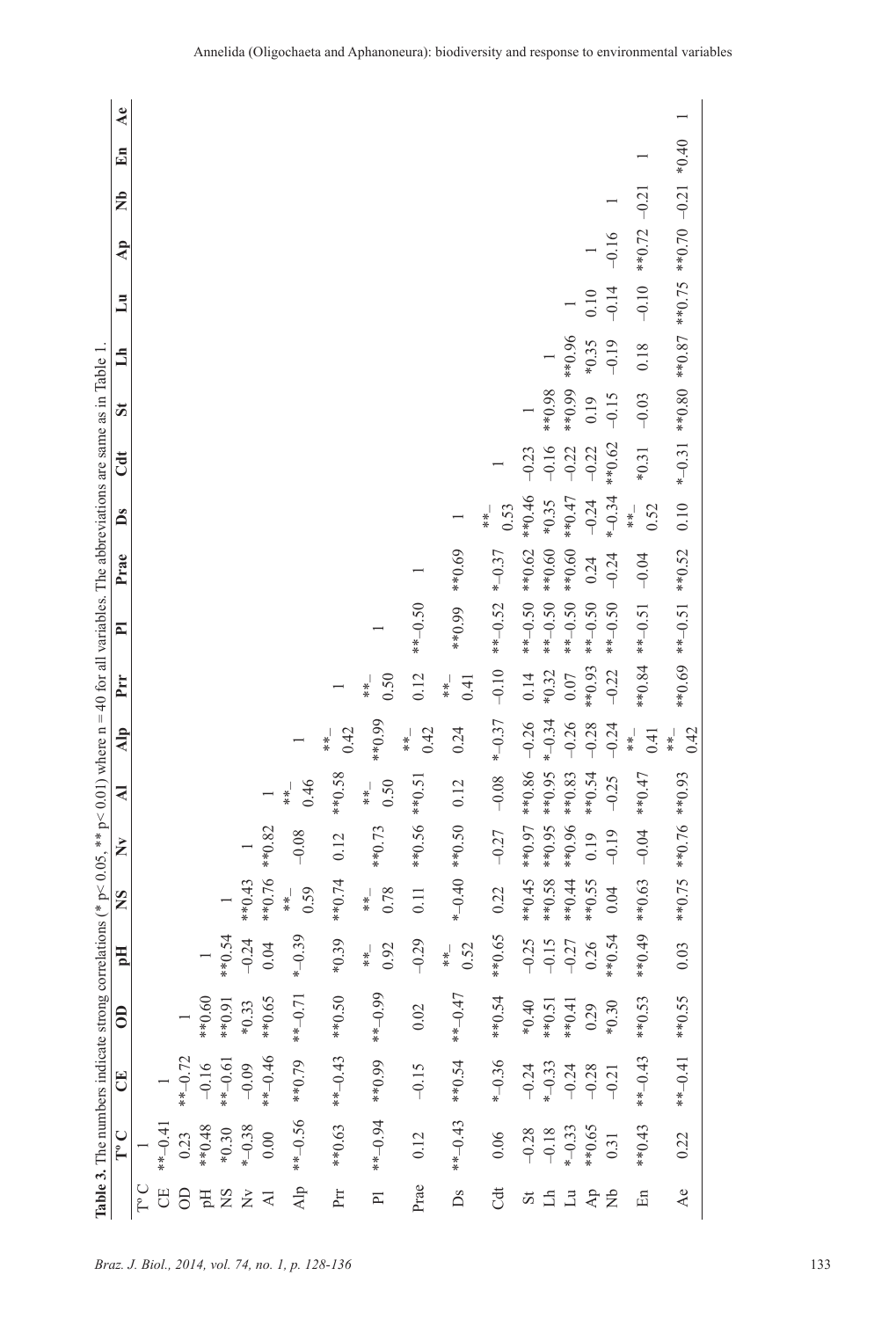exhibited medium adaptability and the closest relationship to conductivity. The prevalence of *Narapa bonettoi* and *C. diastrophus* correlated mainly with the pH (p <0.01, at a 54% and 65% correspondence, respectively); while the occurrence and abundance of the taxa Enchytraeidae and Aeolosomatidae, together with *A. leydigi*, *A. pigueti*, *L. hoffmeisteri*, *P. rosea*, *S. trivandrana*, and *L. udekemianus* – all being found along the coast – were mainly associated with levels of dissolved oxygen and temperatures near the mean values.

#### **4. Discussion**

Inland and littoral aquatic environments in the reserve Isla Martín García are rich in Oligochaeta and Aphanoneura (34 species).

Most of the studies on Oligochaeta from the littoral fluvial region in Argentina have been focused on the Paraná-River basin. Those studies provided information on the benthos, along with the fauna associated with macrophites, but the most frequently reported species belonged to the pleustonic community (Marchese and Paggi, 2004). Of the 25 species of Naidinae registered on the Isla Martín García, 9 (Table 1) were recorded only in the benthos, 7 in both the benthos and the pleuston, and 7 exclusively in the pleuston. With respect to the Tubificinae, *Bothrioneurum americanum* Beddard, 1894 was present in the pleustonic community, while the remaining 4 species were located in the benthic communities of the island's littoral.

The family Naididae was the richest in species, with the other families contributing only a single species each. The species with the highest relative abundances were *A. leydigi*, *N. bonettoi*, *L. hoffmeisteri*, *N. variabilis*, *S. trivandrana*, *A. pigueti*, *D. sawayai*, *D. digitata*, *C. diastropuhus*, *A. costatus*, *P. longiseta*, and *A. p. paraguayensis*. This assemblage of species is similar to that previously recorded by Behrend et al. (2009) – in the upper Paraná River along the Brazilian section of that flood plain – comprised by *D. digitata*, *Aulophorus furcatus* (Müller, 1774), *D. sawayai*, *P. aequiseta*, *P. leidyi*, *Pristina proboscidea* Beddard, 1896, *Pristina notopoda* Cernosvitov, 1937, *Slavina evelinae* (Marcus, 1944), *S. trivandrana*, *A. pigueti*, L. hoffmeisteri, and *B. americanum* for the Naididae along with *N. bonettoi* for the Narapidae. Many of these latter species have not been cited either for the Argentine section of the upper Paraná River (Varela et al., 1983) or for the middle Paraná River and its tributaries (Marchese, 1986, 1987; Marchese and Ezcurra de Drago, 1992; Pavé and Marchese, 2005; Galizzi and Marchese, 2007).

Most of the species reported from Martín García Island had a general distribution throughout Argentina that also corresponded to that of the provinces included in the Paraná, Uruguay, and Río de la Plata river systems (Table 1). *A. pigueti*, *A. costatus*, *A. furcatus*, *Eiseniella tetraedra* Savigny, 1867, *L. hoffmeisteri*, *L. udekemianus*, *P. longiseta* and *Pristina osborni* (Walton, 1906) were among the most widely distributed species in Argentina. As to other distributions, *A. costatus*, *B. americanum*, *N. bonettoi*, and *D. sawayai* are known to be neotropical species, while *A. pigueti*, *Branchiura sowerbyi* Beddard, 1892, *L. hoffmeisteri*, *L. udekemianus*, and *N. variabilis* are considered to be cosmopolitan.

The results from the clustering analysis revealed the presence of two main groups of species. The first – consisting in *D. sawayai*, *A. p. paraguayensis* (J=0.60), and *D. sawayai* – had been recorded in the inland ponds and littoral environments of Martín García Island and also included *A. lairdi* as a shared species in the ponds (stations 6, 8, and 9). The second group contained several subgroups, one of which included the littoral species *L. udekemianus* and *S. trivandrana* that shared the maximum similarity index (J=1; stations 3-5) along with a second subgroup composed of littoral taxa, the Aelosomatidae and Enchitraeidae plus *L. hoffmeisteri* and *A. leydigi* (J=1). Finally, a third subgroup participating in the maximum similarity index comprised *A. pigueti* and *P. rosea* in addition to *N. variabilis* (J=0.8), with the latter species being also found inland. Similar associations among the species had been reported by Pavé and Marchese (2005) from urban rivers that flow into the middle Paraná River.

The results of the species responses to the environmental variables indicated that *N. variabilis* was the only species at the center of the ordination diagram, thus confirming the cosmopolitan nature of that species – namely, its ability to thrive in different habitats, including saline waters and mosses, and to tolerate high levels of organic pollution (Collado de La Peña, 1994). This species showed the greatest abundance at stations 4 and 5, with those sites – and especially number 5 – being associated with silty substrates and the presence of vegetation. *N. variabilis* was also registered at Station 6 (average conductivity =  $1343.5$  mS cm<sup>-1</sup>). *P. a. aequiseta*, *P. longiseta*, *D. sawayai*, and *A. p. paraguayensis*, however, were the species most associated with medium values of conductivity. Pavé and Marchese (2005) had recorded medium to high values of conductivity (631-1501  $\text{mS cm}^{-1}$ ) for those species in the urban rivers that flow into the middle Paraná River. The optimum pH values for *N. bonettoi* and *C. diastrophus* were similar to the optima for those same species previously reported in different sections of the Paraná River (Marchese, 1994; Pavé and Marchese, 2005; Behrend et al., 2009).

In his studies on the zoobenthos of the Arrecifes River (Buenos Aires province) and its main tributaries, Sampóns (1988) mentioned certain species of Oligochaeta – such as *N. variabilis*, *P. aequiseta*, *L. hoffmeisteri*, and *A. pigueti* – that were also found on Martín García Island and considered here in the CCA. As to the response of these species to the environmental variables cited for the island, and in consideration of the values previously reported by Sampóns (1988), the populations of *N. variabilis* – and likewise of *P. aequiseta* – on Martín García Island developed under similar values of temperature and pH, and at medium to high levels of conductivity.

In contrast, the most frequent species on the island's littoral – *e. g.*, *A. leydigi*, *A. pigueti*, *L. hoffmeisteri*, *P. rosea*, *S. trivandrana*, and *L. udekemianus* – were associated mainly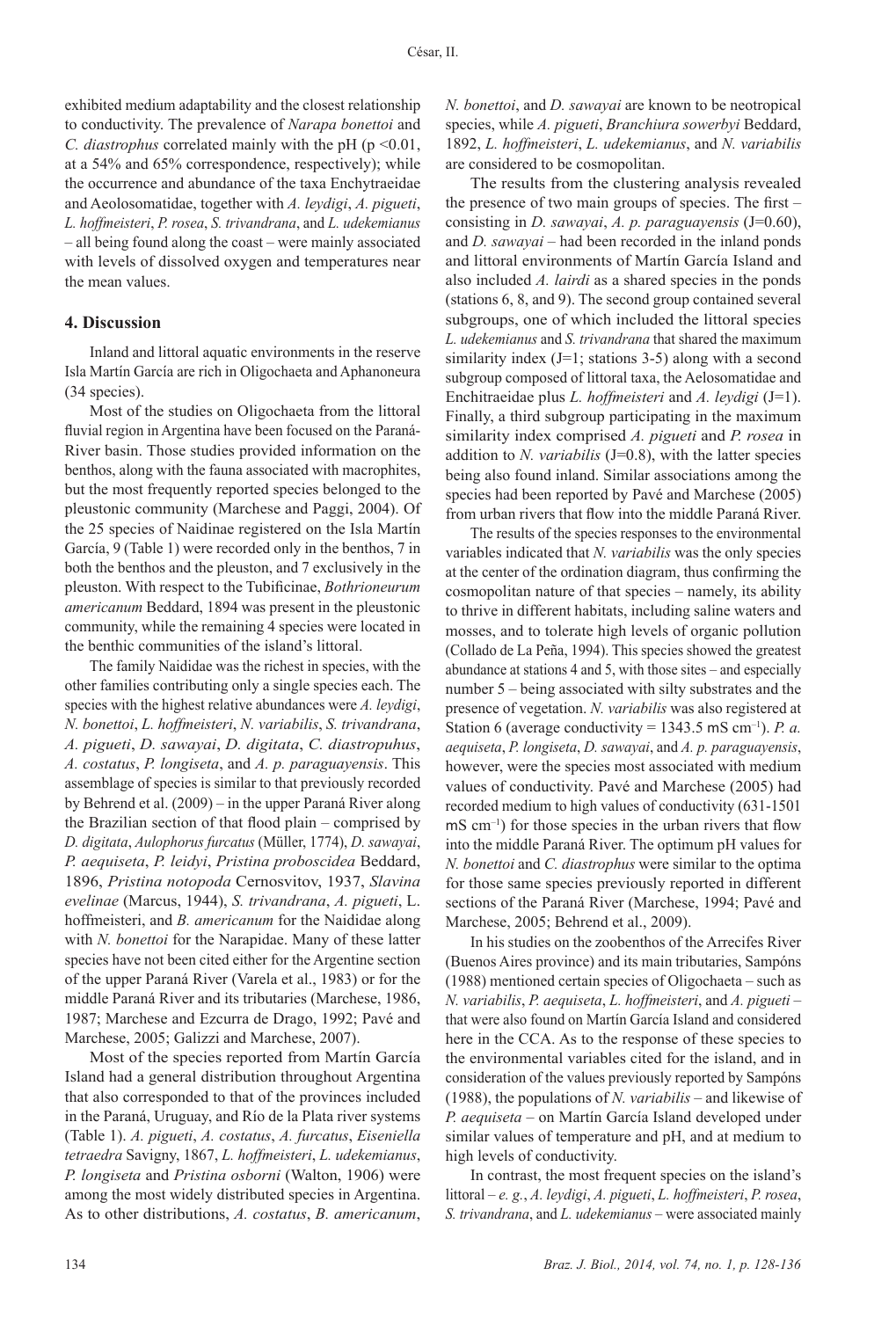with levels of dissolved oxygen and temperature near the mean values and, accordingly, are generally recognized as being cosmopolitan species of worldwide distribution.

*Acknowledgements* – Financial support for this work was provided by an institutional grant from the Comisión de Investigaciones Científicas de la Provincia de Buenos Aires (CIC) the Facultad de Ciencias Naturales y Museo, Universidad Nacional de La Plata (Proyect Nº 636) and (Proyect PICT N°: 2008-2042). The author wish to thank Dr. Donald Haggerty, a career investigator and native English speaker, who edited the final version of the manuscript.

#### **References**

ARMENDÁRIZ, LC. and CÉSAR, II., 2001. The distribution and ecology of litoral Oligochaeta and Aphanoneura (Annelida) of the Natural and Historical Reserve of Isla Martín García, Río de la Plata river, Argentina. Hydrobiolgia, vol. 463, p. 207-216. http://dx.doi.org/10.1023/A:1013120128722

ARMENDÁRIZ, LC., CÉSAR, II. and DAMBORENEA, MC., 2000. Oligoquetos en ambientes lénticos en la Reserva Natural e Histórica de la Isla Martín García, Río de la Plata Superior, Argentina. Asociación Ciencias Naturales del Litoral, vol. 31, no. 1-2, p. 73-79.

BEHREND, RDL., FERNANDES, SEP., FUJITA, DS. and TAKEDA, AM., 2009. Eight years of monitoring aquatic Oligochaeta from the Bahía and Ivinhema Rivers. *Brazilian Journal of Biology*, vol. 69, supplement 2, p. 559-571. PMid:19738963. http://dx.doi. org/10.1590/S1519-69842009000300011

BRINKHURST, RO. and MARCHESE, M., 1992. *Guía para la identificación de oligoquetos acuáticos continentales de Sud y Centroamérica*. Asociación de Ciencias Naturales del Litoral. Santo Tomé (S. F.) Argentina. 207 p. (Colección Climax nº 6. Segunda Edición).

CÉSAR, II., ARMENDÁRIZ, LC. and DAMBORENEA, C., 2001. Ostrácodos (Crustacea) de la Isla Martín García, Río de la Plata, Argentina. Natura Neotropicalis, vol. 32, no. 2, p. 147-151.

CÉSAR, II. and LIBERTO, R., 2008. Ostracoda ¿Posibles Indicadores de Deterioro Ambiental de la Reserva de Usos Múltiples Isla Martín García? Ciencia, vol. 3, no. 5, p. 99-108.

CÉSAR, II., MARTÏN, SM., GULLO, BS. and LIBERTO, R., 2009. Biodiversity and ecology of Hirudinea (Annelida) from the Natural Reserve of Isla Martín García, Río de la Plata, Argentina. *Brazilian Journal of Biology*, vol. 69, no. 4, p. 1107-1113. PMid:19967181. http://dx.doi.org/10.1590/S1519-69842009000500014

CÉSAR, II., MARTÍN, SM., RUMI, A. and TASSARA, MA., 2012. Mollusks (Gastropoda and Bivalvia) of the Multiple-Use Reserve Martín García Island, Río de la Plata River: biodiversity and ecology. *Brazilian Journal of Biology,* vol. 72, no. 1, p. 1-10. PMid:22437379.

CRISCI, JV. and LÓPEZ ARMENGOL, MF., 1983. *Introducción a la teoría y práctica de la taxonomía numérica*. Washington: Ed. OEA. p. 132. (Serie de Biología, no. 26).

CHRISTOFFERSEN, M.L., 2007. A catalogue of aquatic microdrile oligochaetes (Annelida: Clitellata) from South America. Acta Hydrobiologica Sinica, vol. 31, supplement, p. 59-86.

-, 2011. Catalogue of the Lumbricidae (Annelida, Clitellata, Lumbricoidea) from South America, with remarks on the systematics of the Lumbricina. Zoosystema, vol. 33, no. 2, p. 141-173. http:// dx.doi.org/10.5252/z2011n2a2

COLLADO DE LA PEÑA, R., 1994. *Oligoquetos acuáticos del cuadrante noroccidental de la Península Ibérica: taxonomía, biología y ecología*. Universidade da Coruña. 223 p. Tesis de Doctorado. Available from: <http://hdl.handle.net/2183/5618>.

DAMBORENEA, MC., CÉSAR, II. and ARMENDÁRIZ, LC., 1997. Especies de *Temnocephala* (Platyhelminthes: Temnocephalidae) de la Isla Martín García, Buenos Aires, Argentina. Neotropica, vol. 43, no. 109-110, p. 123-124.

FERNÁNDEZ, LA. and LÓPEZ RUF, M., 1999. Coleoptera y Heteroptera acuáticos y semiacuáticos de la Isla Martín García (Provincia de Buenos Aires). Physis Secc B, vol. 57, no. 132- 133, p. 1-4.

GALIZZI, MC. and MARCHESE, M., 2007. Descomposición de hojas de *Tessaria integrifolia* (Asteraceae) y colonización por invertebrados en un cauce secundario del Río Paraná Medio. Interciencia, vol. 32, no. 8, p. 535-540.

HELLAWELL, JM., 1986. *Biological Indicators of freshwater pollution and environmental management*. London: Elsevier Applied Science. 546 p.

JUÁREZ, MC., 1995. Estatus de residencia y categorización trófica de las aves en la Reserva Natural Isla Martín García, Río de la Plata Superior. Neotropica, vol. 41, no. 105-106, p. 83-88.

KOVACH, W., 1998. *Multi-Variate Statistical Package*. ver. 3.01. Pentraeth.

KÜLKÖYLÜOĞLU, O., 2003. Ecology of freshwater Ostracoda (Crustacea) from Lakes and Reservoirs in Bolu, Turkey. Journal Freshwater Ecology, vol. 18, no. 3, p. 343-347. http://dx.doi.org /10.1080/02705060.2003.9663968

-, 2005. Ecology and phenology of freshwater ostracods in Lake Gölköy (Bolu, Turkey). Aquatic Ecology, vol. 39, no. 3, p. 295- 304. http://dx.doi.org/10.1007/s10452-005-0782-5

KÜLKÖYLÜOĞLU, O. and DÜGEL, M., 2004. Ecology and spatiotemporal patterns of Ostracoda (Crustacea) from Lake Gölcük (Bolu, Turkey). Archiv für Hydrobiolgie, vol. 160, no. 1, p. 67-83. http://dx.doi.org/10.1127/0003-9136/2004/0160-0067

LAHITTE, HB., HURRELL, JA., CANDA, G. and TRUCCO ALEMÁN, C., 1995. Poblaciones de *Tupinambis teguixin* (Sauria-Teidae) de la Isla Martín García (Buenos Aires, Argentina). I Etnobiología y Encuadre Metodológico-Cognitivo. Pinaco, vol. 2, p. 45-62.

LAHITTE, HB. and HURRELL, JA., 1996. *Plantas Hidrófilas de la Isla Martín García (Buenos Aires, República Argentina)*. Ed. La Plata, CIC. p. 236. (Serie informe, no. 52).

-, 1998. Catálogo de las Aves de la Isla Martín García (Buenos Aires, Argentina). Ed. La Plata, CIC. p. 53-69. (Serie informe, no. 53).

LIBERTO, R., MESQUITA-JOANES, F. and CÉSAR, II., 2012. Dynamics of pleustonic ostracod populations in small ponds on the Island of Martín García (Río de la Plata, Argentina). Hidrobiología, vol. 688, p. 47-61. http://dx.doi.org/10.1007/s10750-011-0600-0

MARCHESE, M. 1986. Nuevos aportes al conocimiento de los Oligoquetos del río Paraná Medio y algunos tributarios. Studies on Neotropical Fauna and Environment, vol. 21, p. 231-249. http://dx.doi.org/10.1080/01650528609360709

-, 1987. The ecology of some benthic Oligochaeta from the Paraná River. Hydrobiologia, vol. 155, p. 155-209.